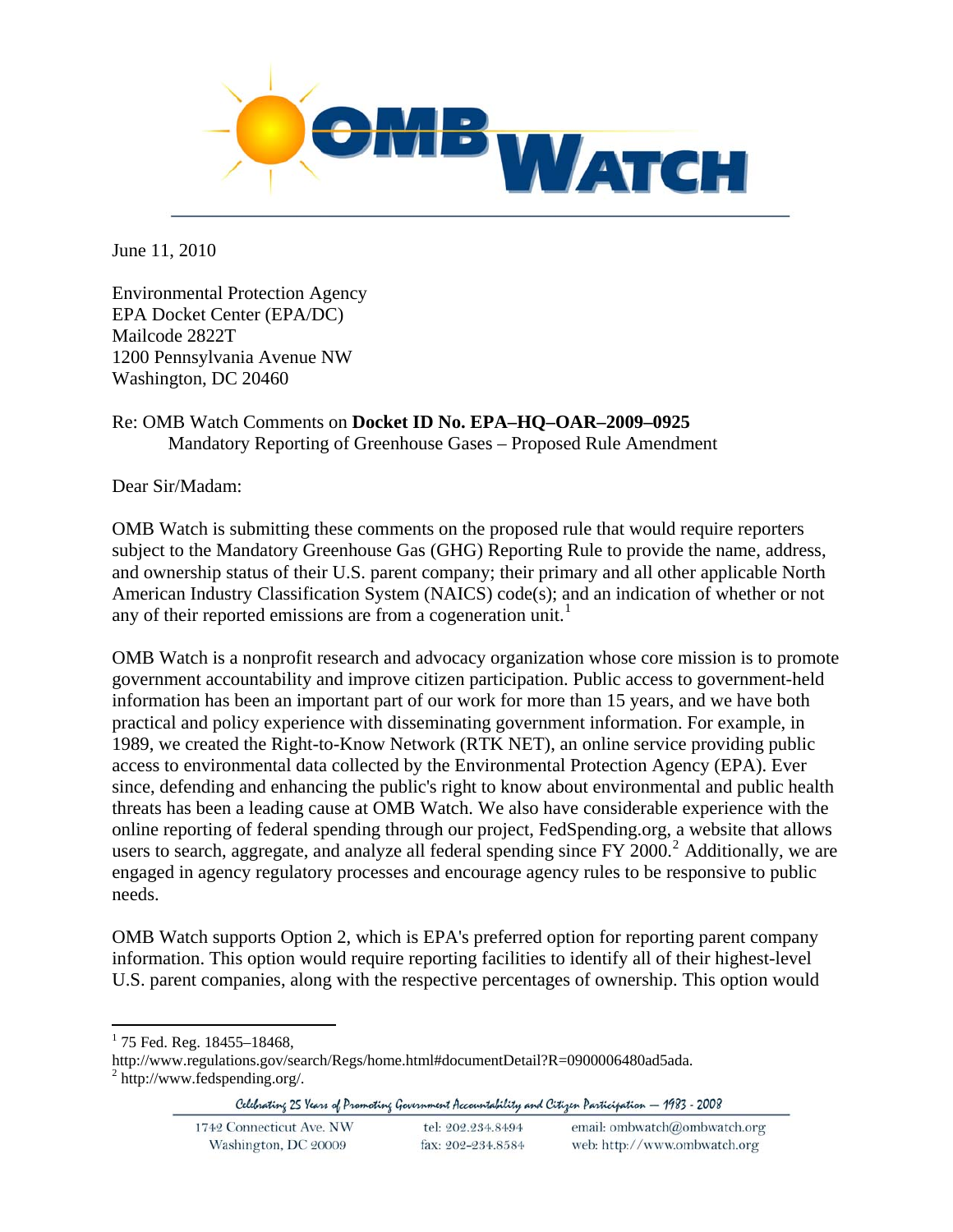provide the agency and the public with a much fuller picture of the ownership status and the chain of corporate accountability for each covered facility.

By contrast, Option 1, which calls for the reporting of only the parent company with the largest ownership interest in the reporting entity, would produce far less complete data sets, greatly hindering the usefulness of the emissions data.

### **Reporting of Parent Company Information Is Crucial**

Considering both the existence of regional market-based mechanisms like the Regional Greenhouse Gas Initiative (RGGI) and the possibility of a national cap-and-trade system and auction, collecting data on corporate-level emissions is essential for the efficient functioning of carbon markets. Identifying parent companies will allow existing and future financial markets that trade emissions credits to operate with greater transparency and provide participants with the data needed to make more informed investment decisions.

The corporate-level information that is available when reporters submit their parent company information allows company management to better understand their organization's pollution profile. The data available in a pollution registry such as this GHG registry can be a boon to industries seeking to improve their performance.

Investor organizations have grown significantly more active in their desire to know more about companies' environmental performance. There have been an increasing number of shareholder resolutions calling for disclosure of climate change-related risks faced by companies, including regulatory, legal, environmental, and even reputational risks faced by companies.<sup>[3](#page-1-0)</sup> Earlier this year, the Securities and Exchange Commission (SEC) issued new guidance<sup>[4](#page-1-1)</sup> for companies to disclose to investors the material risks they face from climate change, such as impacts to the company from new climate legislation, rising ocean levels, extreme weather, and new business opportunities. The inclusion of parent company information will greatly enhance the usefulness of the GHG registry to investors and management alike.

Researchers in academia and nongovernmental organizations, among others, have frequently invested thousands of hours trying to identify corporate parent information for facilities reporting to EPA. By providing the public with the needed corporate parent information, the agency is enabling researchers to conduct any number of studies, increasing our collective body of knowledge on GHG emissions.

#### **Accuracy of Parent Company Information a Concern**

 $\overline{a}$ 

The EPA has decided not to require the reporting of a numerical parent company identifier such as the Dun & Bradstreet Data Universal Numbering System (DUNS). OMB Watch concurs that,

<span id="page-1-0"></span><sup>3</sup> Investor Network on Climate Risk. "Investors File a Record 95 Climate Change-Related Resolutions: a 40% Increase Over 2009 Proxy Season." March 4, 2010. http://www.incr.com/Page.aspx?pid=1222.

<span id="page-1-1"></span><sup>&</sup>lt;sup>4</sup> "SEC Issues Interpretive Guidance on Disclosure Related to Business or Legal Developments Regarding Climate Change." January 27, 2010. http://www.sec.gov/news/press/2010/2010-15.htm.